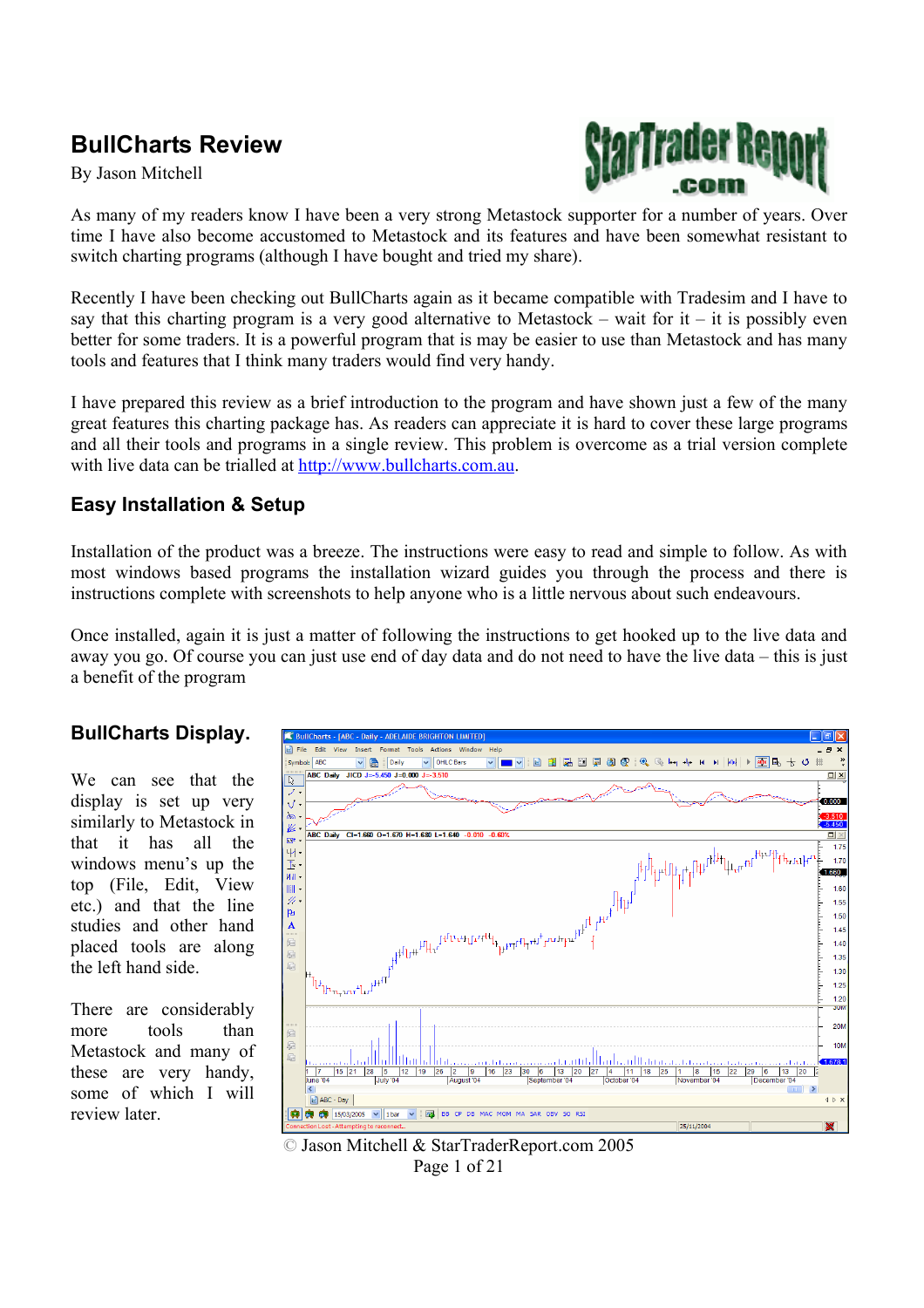The chart area is nice and clear and the variables to which we can change and alter our preferences in regards to the display are excellent. The following shows the parameter box for changing the colours of the bars or candles.

The options are excellent and allow the user to best colour their chart to suit themselves at the click of a button. Notice the option to colour the inside and outside of candles and a number of other interesting options. This is the same with bar charts.

| Price Plot Properties                                                                       |  |
|---------------------------------------------------------------------------------------------|--|
| Colour<br>Parameters Style<br>Scale                                                         |  |
| <b>Colour Method</b>                                                                        |  |
| $\bigcirc$ Single colour<br>Higher, lower, inside, outside                                  |  |
| $\bigcirc$ Price change since prev $\bigcirc$ Higher, lower trend                           |  |
| $\odot$ Price change since open $\odot$ Use a colouring indicator                           |  |
| Colours<br>Up:<br>Fill all candles<br>Colour candle<br>Down:<br>border separately:<br>Same: |  |
| Cancel<br>ОΚ<br>Apply                                                                       |  |

| Price Plot Properties                                                                                                                                                                                          |                       |
|----------------------------------------------------------------------------------------------------------------------------------------------------------------------------------------------------------------|-----------------------|
| Style<br><b>Parameters</b>                                                                                                                                                                                     | Colour   Scale        |
| Plot Type:<br>Candlesticks<br><b>OHLC Bars</b><br><b>HLC Bars</b><br>Candlesticks<br>Line<br>Point & Figure<br>Gann Swing<br>Kagi<br>Renko<br><b>Three Line Break</b><br>Equivolume<br>Candlevolume<br>Stepped | v                     |
| Points<br>Pretzel                                                                                                                                                                                              |                       |
|                                                                                                                                                                                                                | ОΚ<br>Cancel<br>Apply |

The types of charts that can be used are numerous and include the most popular and most heavily covered including the OHLC Bar and HLC Bar, Candlestick, Line Charts, Point & Figure, Renko, Kagi and Three Line Break as well as others.

This is usually more than enough for most traders and you'll know if the tools you are looking for are not mentioned.

As can be seen changing these displays is as simple as pointing the mouse and clicking.

# **File Folders and Watchlists**

Perhaps one of the most useful features of this program is the structure of the data folders (for charts) and the ease with which these can be manipulated. One of the biggest problems that many traders face is

> © Jason Mitchell & StarTraderReport.com 2005 Page 2 of 21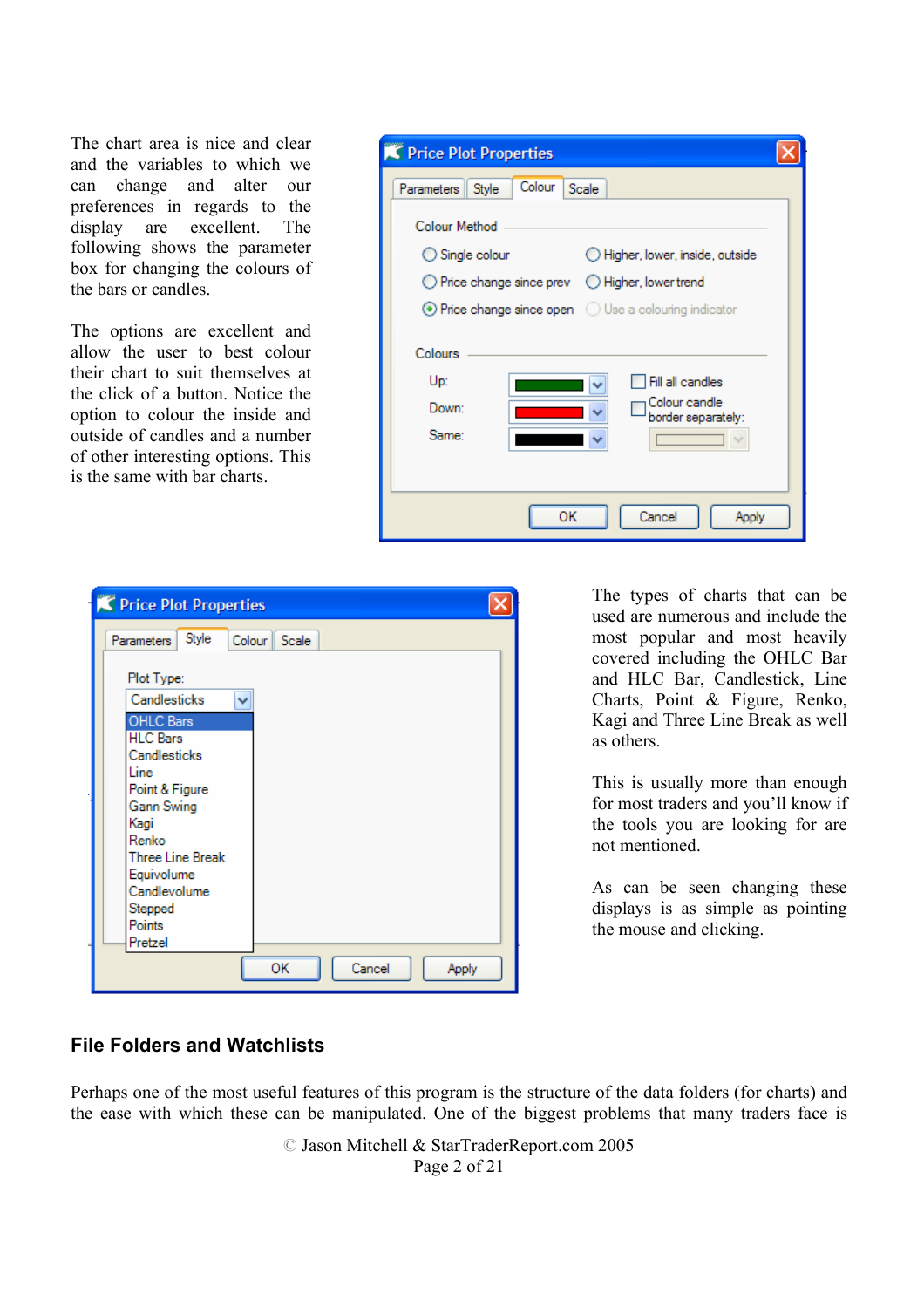setting up their data folders and watch list's – this program has them set up very well initially and altering and adding to these is exceptionally easy.

As with Metastock to open a new chart you could simply click on the open window and type in the code, alternatively you could go to the File menu and open a new chart from here. This is pretty straight forward but not what I want to share.

Straight out of the box we can look to the "Security Manager" by either pressing F6 or by going to the top of the screen and clicking on "Tools" and then "Security Manager".



This brings up a new panel to the side of the screen as shown above and again below. It is setup in two simple folders on the first level which are:

- \* All Securities
- \* WatchLists

These two divisions allow us to keep things in order.

The folder that contains all securities is further broken down for quicker and easier access to things. The first category is the index composition. This divides the stocks up in to their index groups such as the ASX 50, ASX200 and All Ordinaries. This allows for quick searching and accessing of stocks if we wish to look at these sections of the market.

The next category is the industry groups which allow you to look by Industries and sectors and goes down to the second tier of sectors. Again you could look up all the stocks in a certain industry at the touch of a button or you could look deeper in to the second tier sectors. For example you may look at Consumer Discretionary stocks and then at the "Automobiles and Components" part of this sector. Again this allows for quick scanning and easy access.

 "Security Types" which is the last subdivision of "All Securities" divides the stocks in to indices, ordinary shares and unit trusts again allowing for quick reference.

**Security Manager** 20 · 12 · 12 · 13 · 14  $\Box$   $\blacksquare$  All Securities **E** Solution **E-M** Industry Groups **E-49** Security Types 由 | WatchLists

© Jason Mitchell & StarTraderReport.com 2005 Page 3 of 21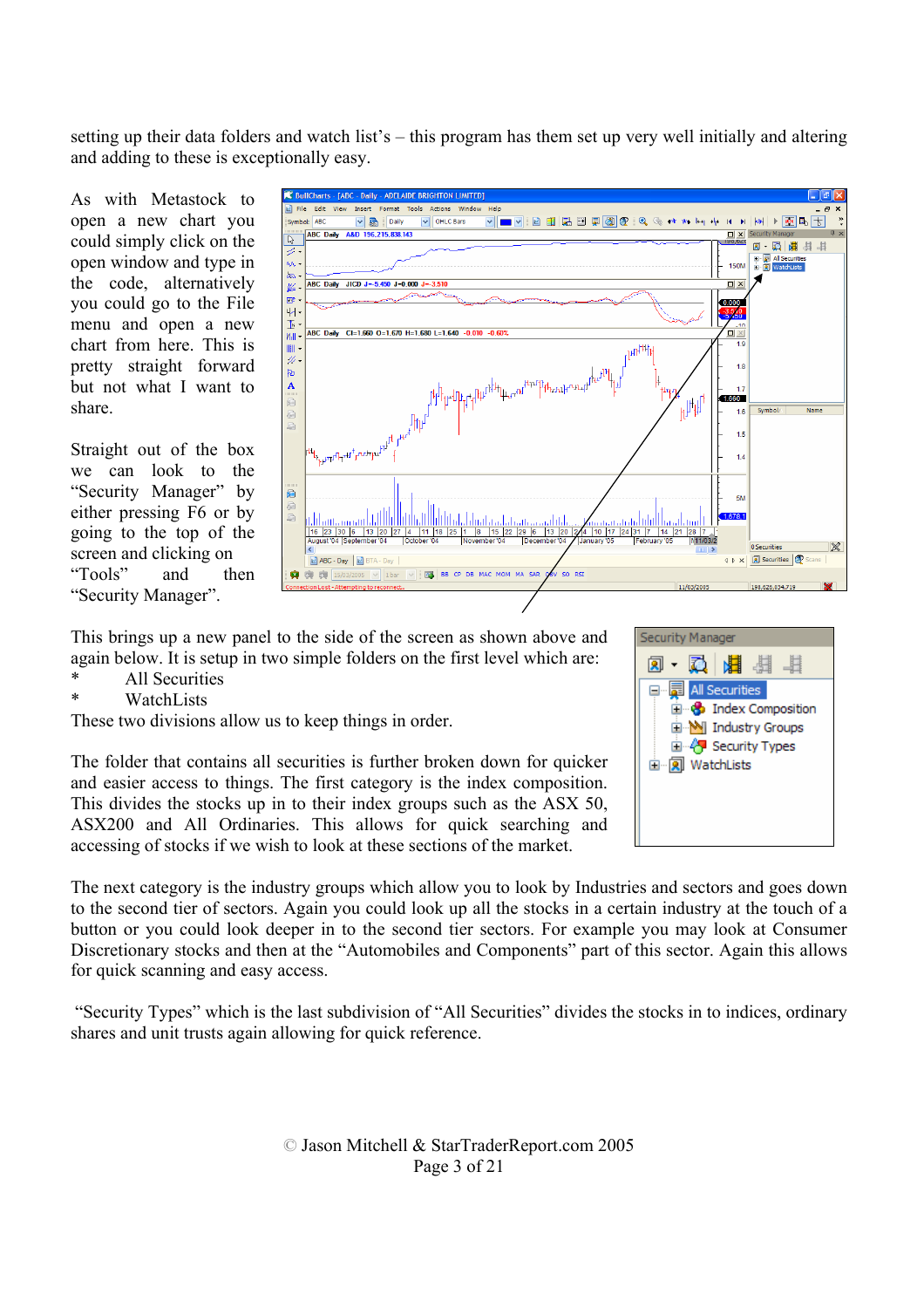Once each section is chosen the list of shares for that section comes up in the box underneath the security manager folders. For example if I chose ASX200 then all of the stocks that made up the ASX200 would be listed below. It is simply a matter of scrolling through and double clicking on which one of the stocks we wish to look at.



# **Example of the Default Folders and Security Manager**

The separate folder for watch lists is also very handy and fully customisable. It makes setting up watch lists very easy with everything done at the click of a button. In fact this is how easy it is to set up a watch list:

- 1) Press F6 to bring up the "Securities Manager".
- 2) Right click the mouse on the "WatchList" folder and choose "New WatchList"
- 3) Select a name for the WatchList and press enter. The WatchList folder is created.
- 4) Now simply go to the section underneath the security manager and type the code of the stock you wish to add to the watch list - done



© Jason Mitchell & StarTraderReport.com 2005 Page 4 of 21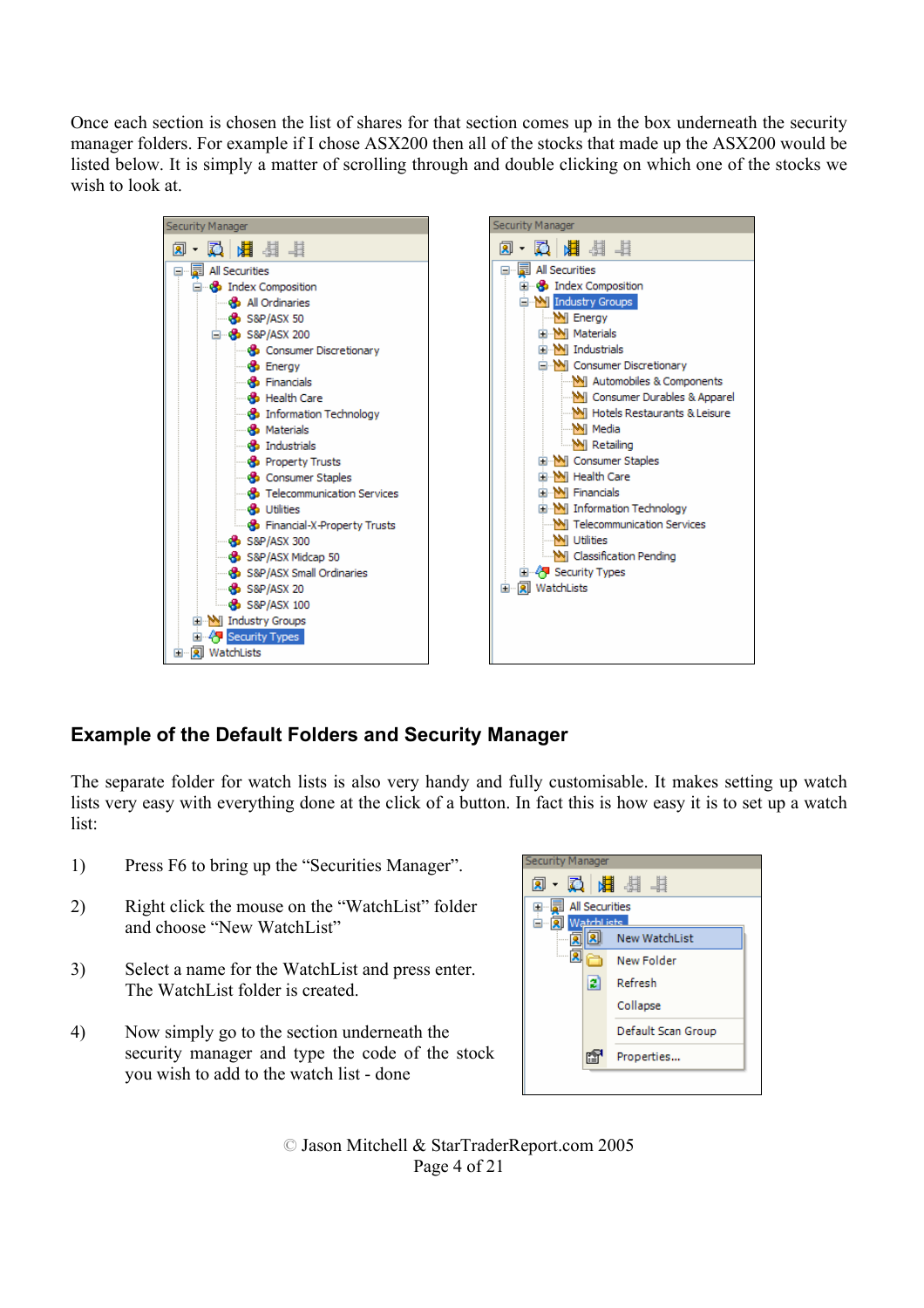# **Indicator Plotting**

One of the useful features of the program is the indicator plotting method (i.e. placing an indicator on the chart).

Basically we can just choose from a list of favourites at the bottom of the screen (the list is customisable) or we can press [Ctrl] + [I] to bring up the indicator builder/plotter. From here we can quickly and easily access a large range of indicators.

The following diagram shows the way the plotter is presented when it first opens. The most interesting part of this screen is the Drop down box at the bottom. This drop down box controls what appears in the box above it and is broken down in to a number of categories. I have shown the default favourites list in the example however we can change what appears in this favourites list. We could also use the drop down box to only have certain indicators displayed. For example we could just have all the momentum indicators listed to choose from, or we could have Daryl Guppy or Leon Wilson's indicators displayed to choose from. Once we choose an indicator we can then choose to adjust the parameters of the display and then we simply press next or finish.

| K Indicator                                                           |                                                                                                                                                                                                                    |          |
|-----------------------------------------------------------------------|--------------------------------------------------------------------------------------------------------------------------------------------------------------------------------------------------------------------|----------|
| Insert<br>Builder                                                     | <b>Alter Indicator</b>                                                                                                                                                                                             |          |
| Select Indicator:<br><b>Bollinger Bands</b>                           | <b>Parameters</b><br>Drop Down Box                                                                                                                                                                                 |          |
| <b>Bollinger Bands</b><br>Candle Pattems<br>Darvas Box<br><b>MACD</b> | Expression:<br>Close<br>Method:<br>Simple                                                                                                                                                                          | v        |
| Momentum<br>Moving Average<br>On Balance Volume<br>Parabolic SAR      | Time periods:<br>14<br>2<br>Standard Deviations:<br>0<br>Horizontal shift:                                                                                                                                         |          |
| Relative Strength Index<br>Stochastic Oscillator                      | $\vee$ Show markers for this indicator                                                                                                                                                                             |          |
| <b>Favorites</b>                                                      | Bollinger Bands are indicators that are plotted at standard deviation A<br>levels above and below a simple moving average. Since standard<br>deviation is a measure of volatility, a large standard deviation is a |          |
| All Indicators<br><b>Favorites</b><br>All Ribbons                     | Cancel<br>Next >                                                                                                                                                                                                   | Finish   |
| Custom Indicators<br><b>Indicators with Markers</b>                   |                                                                                                                                                                                                                    |          |
| <b>Bands</b><br>Шı<br><b>Candlesticks</b><br>20                       | 22<br>8<br>15<br>29<br>13<br>20<br>294<br>10<br>6<br>17                                                                                                                                                            | 24<br>31 |
| Candlesticks - Bearish<br>Candlesticks - Bullish                      | ember '04<br>December '04<br>January '05                                                                                                                                                                           | Febru    |

If we press next the following screen appears and allows us to choose a few more options regarding where and the way in which it is displayed. It asks which window we want to place the indicator in and then asks us about the scaling. Generally speaking the way these indicators were designed to be plotted tends to be the way they are set by default.

> © Jason Mitchell & StarTraderReport.com 2005 Page 5 of 21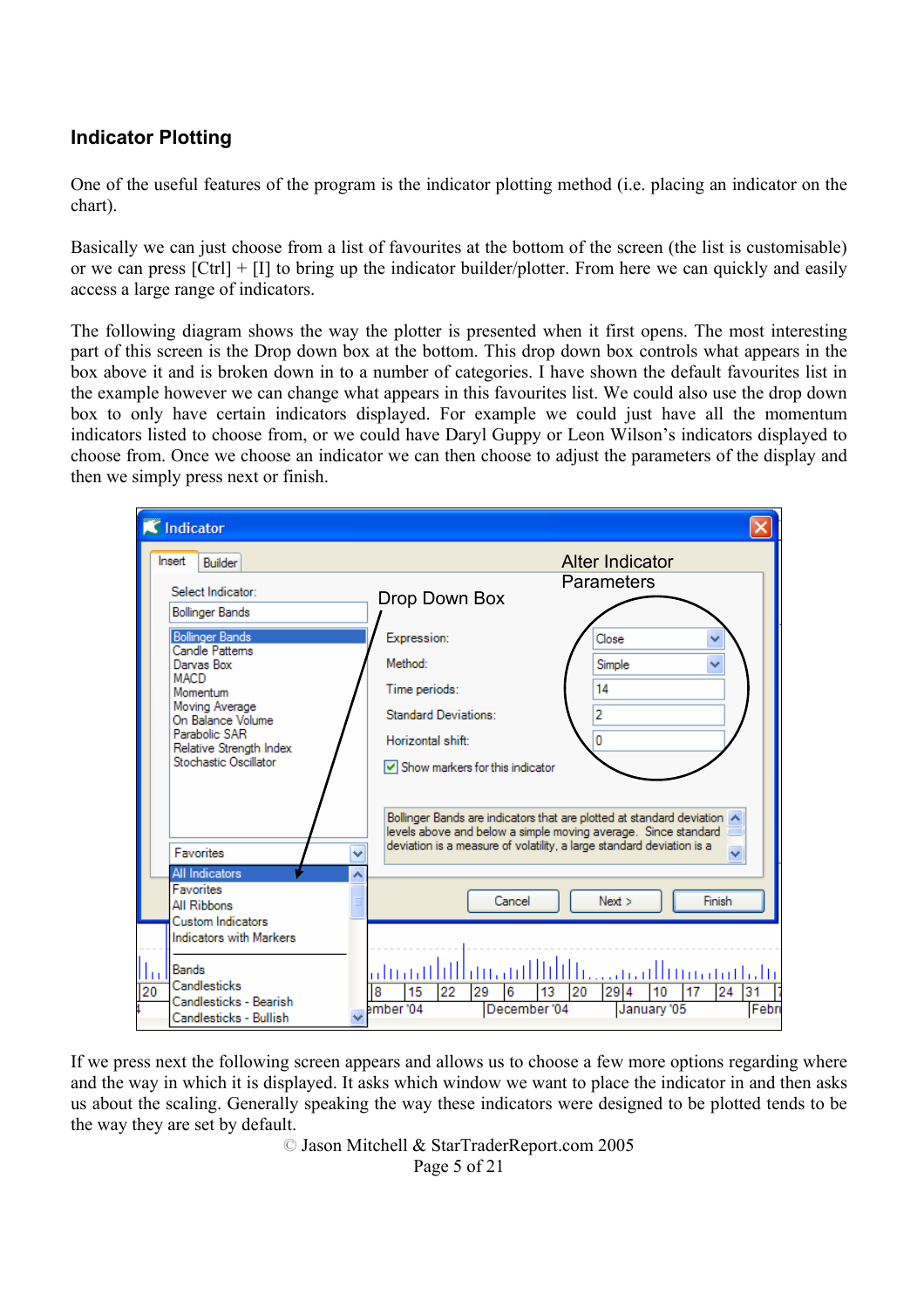| K Indicator<br>Insert<br>Builder                                                                                                                                                                                                     | Guppy Custom MMA Properties<br>Location<br>Parameters    Horizontal Lines    Formula<br><b>Styles</b>                                                                                                                                                     |  |
|--------------------------------------------------------------------------------------------------------------------------------------------------------------------------------------------------------------------------------------|-----------------------------------------------------------------------------------------------------------------------------------------------------------------------------------------------------------------------------------------------------------|--|
| Select Indicator:<br>Guppy Custom MMA<br>Guppy Custom MMA<br>Guppy MMA<br>Guppy MMA Long<br>Guppy MMA Oscillator<br>Guppy MMA Short<br>Guppy MMACD-H \$<br>Guppy MMACD-H %<br>Guppy MMACD - Ribbo<br>Guppy MMACD \$<br>Guppy MMACD % | Chart Pane:<br><b>Indicator Scale</b><br>New Pane<br><b>JICD</b><br>⊙ Display new scale on right<br>Price - BBG<br>Volume<br>◯ Display new scale on left<br>$\bigcirc$ Merge with scale on right<br>◯ Merge with scale on left<br>O Overlay without scale |  |
| Guppy                                                                                                                                                                                                                                | <b>OK</b><br>Cancel                                                                                                                                                                                                                                       |  |
| <b>Hnish</b><br>Cancel<br>Next >                                                                                                                                                                                                     |                                                                                                                                                                                                                                                           |  |

Once we have chosen the way we want it displayed simply press OK and the indicator will be plotted.

The number of ways the indicator list is subdivided means that it is easy to find the indicators we are looking for very quickly. We have noted some people found the division of the indicators in to families of momentum, volatility, trailing stop, moving averages etc. very helpful as they learned about each of the types.

# **Training Mode**

 $No - no$ , your not going to be taught by the program – but you can use it with training exercises. I have seen this in a few programs now and it really can be a useful tool. I have done (and probably should keep doing) a similar thing in Metastock - but it is a pain in the neck compared to doing it in BullCharts. The BullCharts program allows you to switch on a "training mode" from the time axis properties (date) and then choose a date at which to start the training mode.

Basically all it does is it places a cover over price action past the date you have determined.



© Jason Mitchell & StarTraderReport.com 2005 Page 6 of 21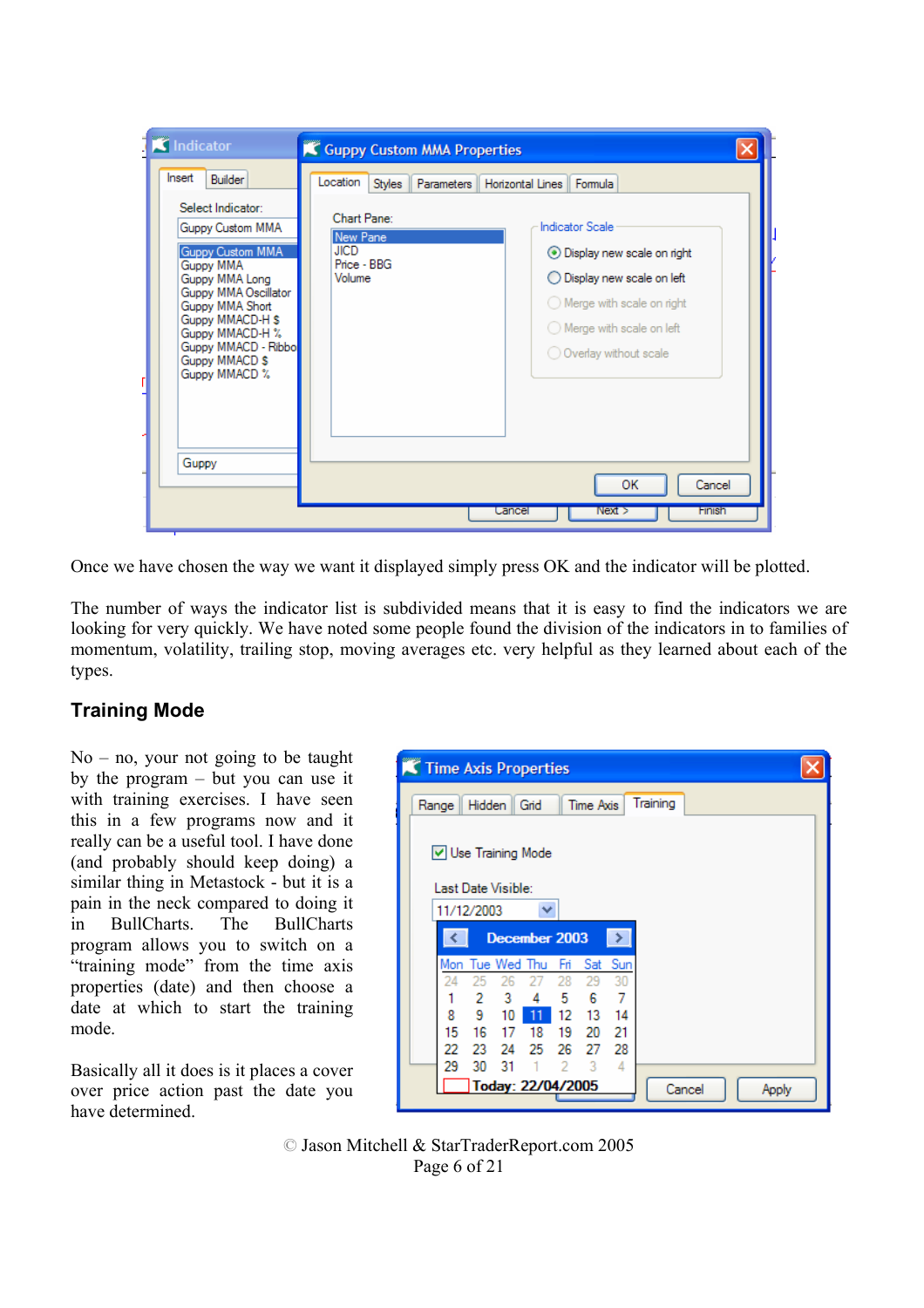The above diagram illustrates how easy it is to choose the training mode and select a date at which to start.

The following diagram shows how the training mode appears. Notice how the bars are shown until the  $11<sup>th</sup>$  December 2003 and then there is a green cover over the price action – essentially taking price away from the right hand side of the chart. We can then draw lines etc and begin to formulate plans to trade the right hand side.

Using the mouse we can then slowly reveal the right hand side of the chart and note where we may or may not have entered.



This is a similar concept to paper trading but much quicker. Of course if we are to learn anything we need to treat it seriously and we need to be trying to improve our trading. It is not to prove to ourselves we are good at trading.

# **Compound Candle Feature / Automatic Candle Addition**

This is a good example of the many interesting features included in this program. Basically it is a tool that automates candle addition. It essentially shows you the way a certain period would appear as a single / compound candle (i.e. a certain number of periods reduced to 1 candle). The following charts show what I mean. Let's say we wanted to work out how the days within the following box would appear as one candle – we simply grab the tool and place it over the area.



Doing this the candle is drawn over the area – we can see in this case it has a black body and a small lower shadow. This can be done on 2, 3 or as many candles as you like. Many candlestick enthusiasts including Louise Bedford discuss the use of candle addition in analysis and this tool allows this to be done quickly and easily. Refer to Louise's book on Candlestick Charting for more information on this concept.

> © Jason Mitchell & StarTraderReport.com 2005 Page 7 of 21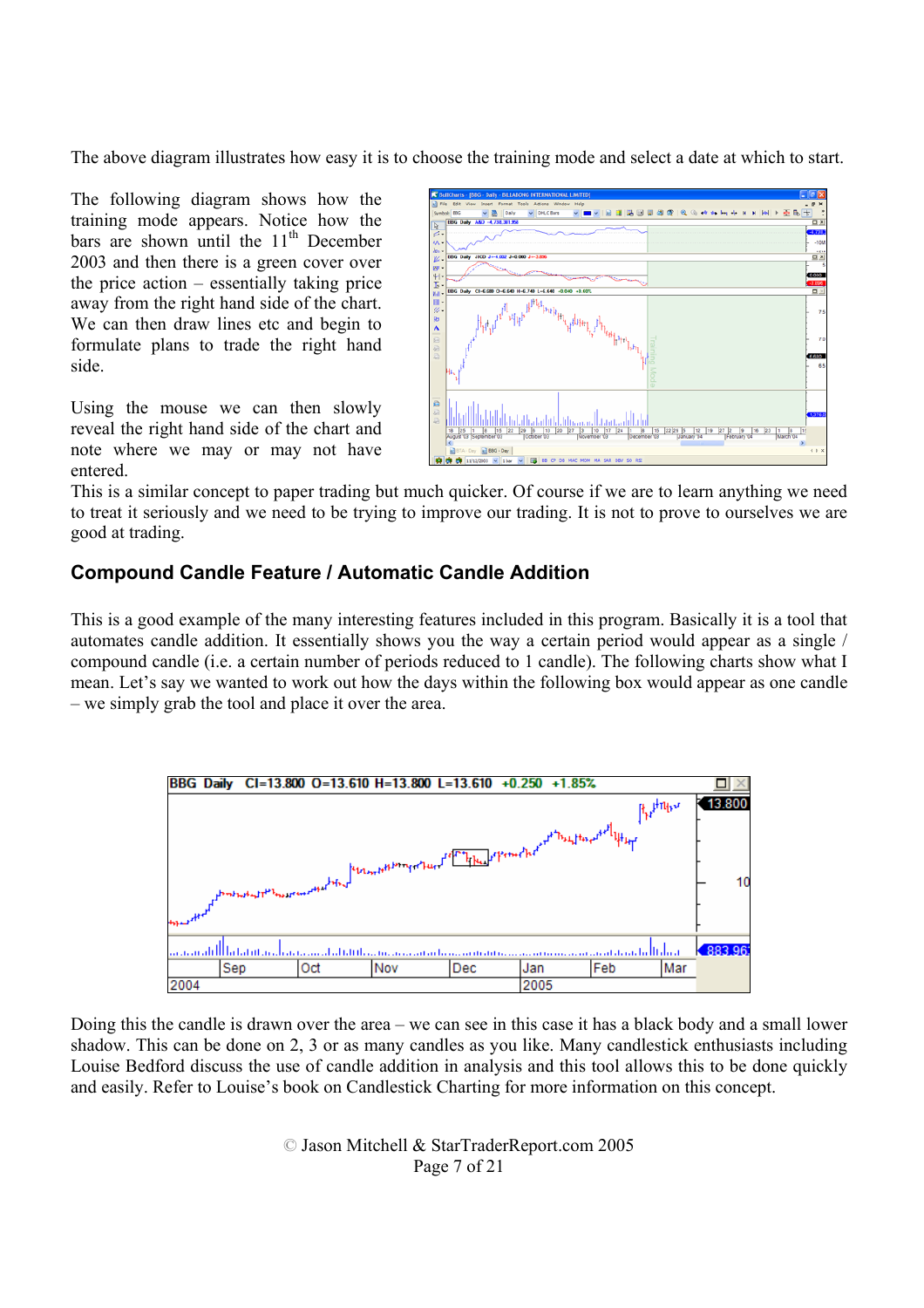

There are many other interesting features of BullCharts which I do not have room to cover however this serves as an example of some of the different tools.

### **Bull Scan**

The BullScan feature is essentially a similar feature to the Metastock explorer. While I am very comfortable with Metastocks format I did find that there were some excellent qualities in the BullCharts version of this especially for those not comfortable writing formulas.

There are a huge number of premade explorations and these can be sorted by their name, the category or the trader that cam up with the scans and ideas. When these are sorted by their name all the pre-loaded scans are listed in a single list.

When you press the category tab it divides the list in to the type of searches, for example breakout, divergence, bullish, bearish etc, Some of the many choices can be seen on the screen shot to the right.



The last tab "Authors" allows you to choose scans created by a number of well known Australian traders and authors including Daryl Guppy, Alan Hull and Leon Wilson.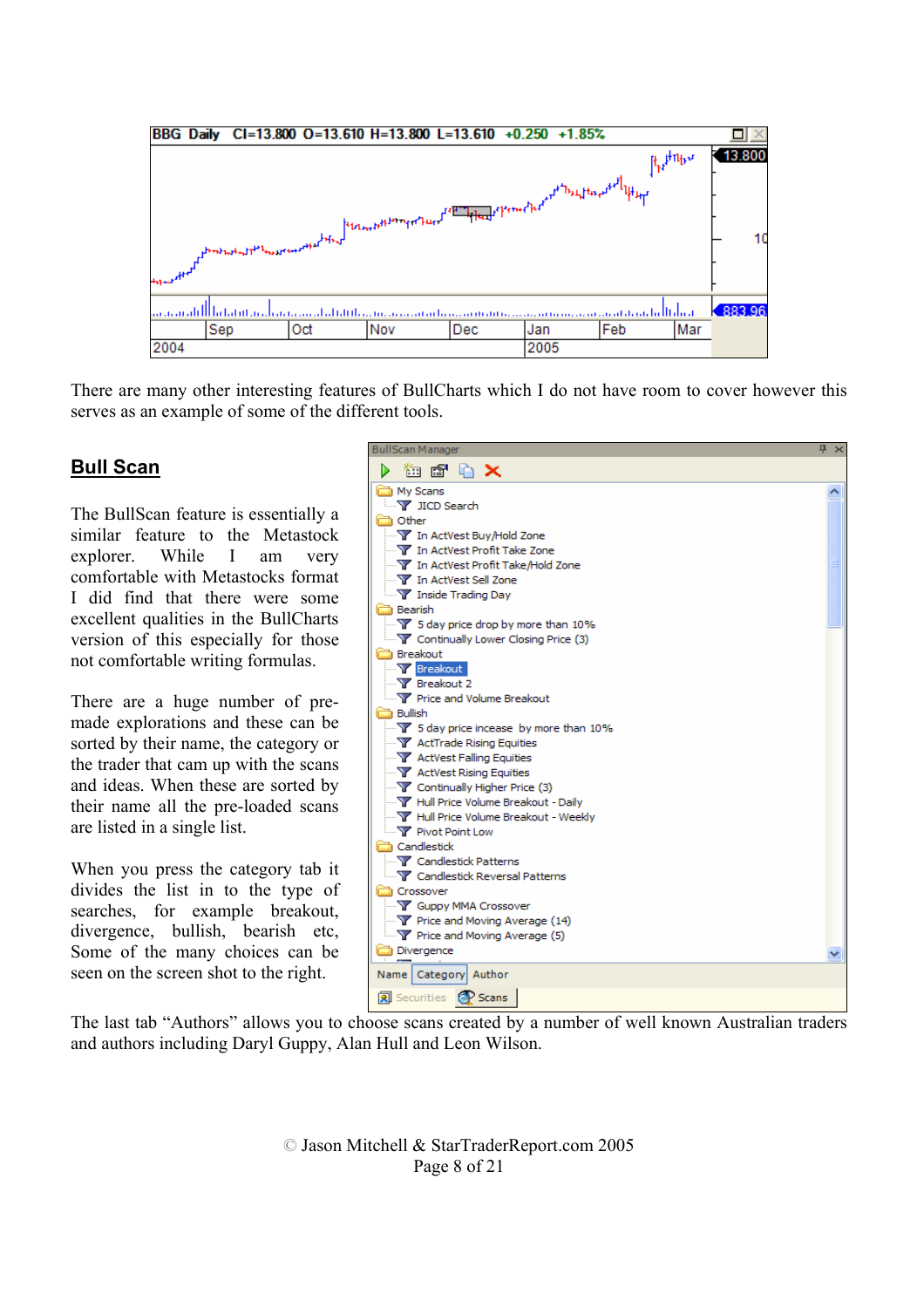If you like to be able to create your own searches then you're in luck – even if you're not so great at the programming language (called BullScript in this programme). This programme offers an easy way to develop your own searches. I'll run through a quick example just for the purpose of demonstrating the program.

Let's say we wanted to look for stocks that have risen by more than 3% above the previous days high but less than 10% and the volume was greater than 80% of yesterday's volume. You may want to add different or more criteria but this is just used as a very quick example. Simply press on the "Create a New Scan" button and the following dialog box appears.

Name the scan and if you want to choose a category eg. Breakout, Divergence then do so. Add the name of the person where the idea came from in Author and type a brief description and any notes you wish to include. This can be handy for future reference.

|               | SullScan Properties - Builder Example                                                                                                                    |  |  |  |
|---------------|----------------------------------------------------------------------------------------------------------------------------------------------------------|--|--|--|
| General       | Scan Criteria   Securities   Advanced                                                                                                                    |  |  |  |
| Scan Name:    | <b>Builder Example</b>                                                                                                                                   |  |  |  |
| Category:     | Breakout Example                                                                                                                                         |  |  |  |
| Author:       | Jason Mitchell                                                                                                                                           |  |  |  |
| Description:  | Example created for review                                                                                                                               |  |  |  |
| Notes:        | <b>B</b> $I$ $\mathbf{U}$ $\mathbf{E}$ $\mathbf{F}$ $\mathbf{F}$ $\mathbf{F}$ $\mathbf{F}$ $\mathbf{F}$ $\mathbf{F}$ $\mathbf{F}$<br>O<br>99<br>ふらい にっぽん |  |  |  |
|               | <b>Breakout Example</b><br>by Jason Mitchell                                                                                                             |  |  |  |
| demonstrate.  | This exploration is an example created for demonstration purposes only. It is chosen as it is quick and easy to                                          |  |  |  |
|               |                                                                                                                                                          |  |  |  |
|               |                                                                                                                                                          |  |  |  |
|               |                                                                                                                                                          |  |  |  |
|               |                                                                                                                                                          |  |  |  |
|               |                                                                                                                                                          |  |  |  |
| Apply and Run | OК<br>Cancel<br>Apply                                                                                                                                    |  |  |  |

© Jason Mitchell & StarTraderReport.com 2005 Page 9 of 21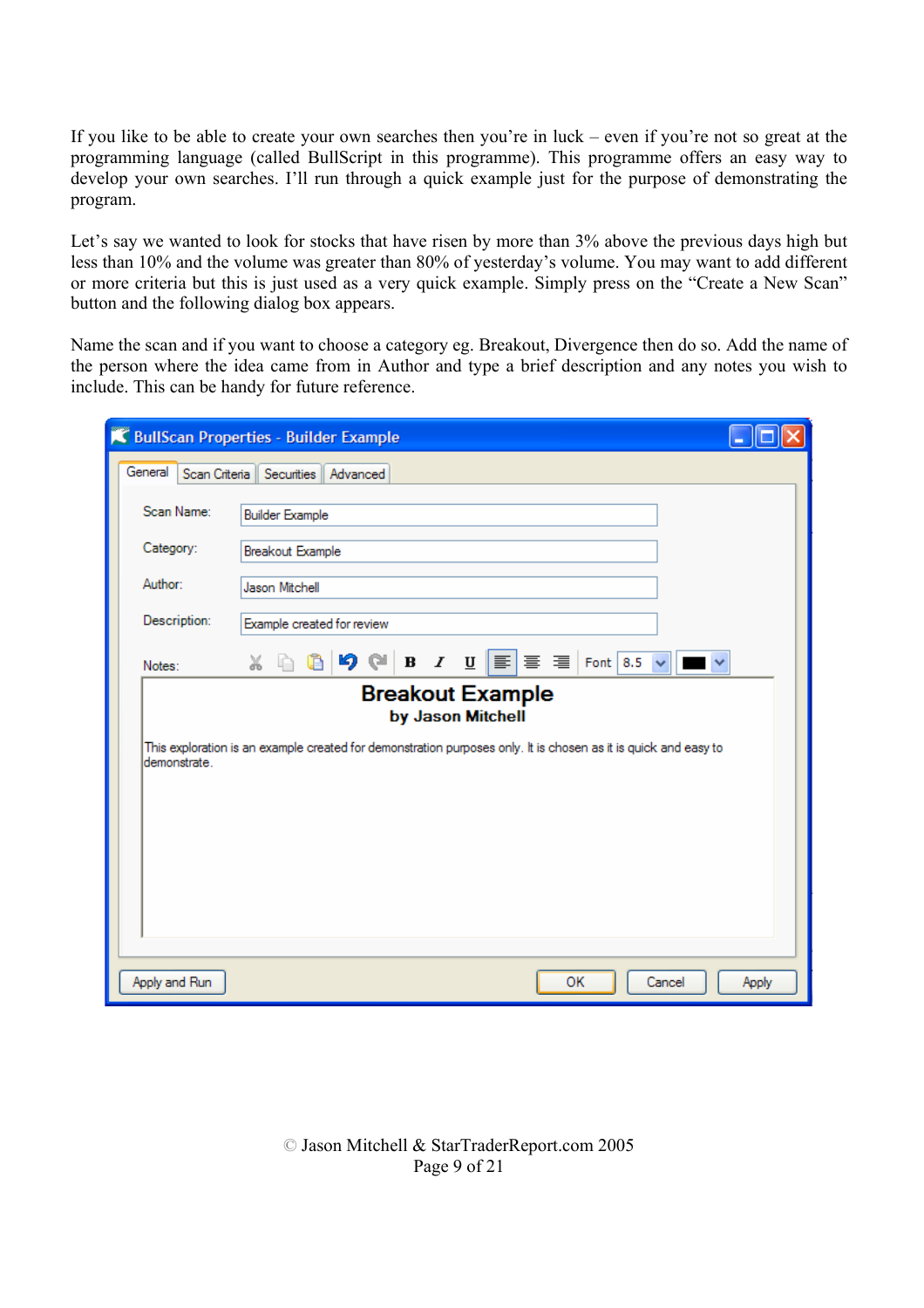The next step is to click on the Scan Criteria Tab. This will bring up the scan criteria box which allows us to alter the dates we wish to scan, the periodicity of the scan (eg. Daily, Weekly, Monthly etc) and then we can begin to include our own criteria. To do this we click on the button that says "New".

A new dialog box (shown below) will appear.

| <b>K</b> BullScan Properties                           | n<br>ш                                                  |
|--------------------------------------------------------|---------------------------------------------------------|
| Scan Criteria<br>Securities Advanced<br>General        |                                                         |
| Scan as at:<br>Latest data update<br>Tuesday , 8 March | Data period type:<br>Daily<br>Include incomplete period |
| Scan Criteria:                                         | Match All Criteria                                      |
| Criteria                                               |                                                         |
|                                                        | Scan Criteria Tab                                       |
| <b>New Button</b>                                      |                                                         |
| Edit<br>New<br>Copy                                    | Paste<br>Delete                                         |
| Apply and Run                                          | <b>OK</b><br>Cancel<br>Apply                            |

| <b>K</b> BullScan Criteria Properties                                                                                                            |              |
|--------------------------------------------------------------------------------------------------------------------------------------------------|--------------|
| 1. First Value<br>Is a price or chart field<br>Close<br>of $\boxed{0}$<br>$\pm$ bars ago<br>0<br>Unchanged<br>$\%$                               | ОK<br>Cancel |
| 2. Condition<br>×<br>Is greater than<br>$\vee$ bar in the last $\begin{array}{ccc} 1 & \frac{\cdots}{\cdots} & \text{bar(s)} \end{array}$<br>Any |              |
| 3. Second Value<br>Is a price or chart field<br>High<br>v<br>$\Box$ bar ago<br>of $\boxed{1}$<br>3<br>Plus<br>回る<br>Ÿ                            |              |
| <b>Description</b><br>Close is greater than previous High + 3%.<br>$\curvearrowright$<br>$\lor$                                                  |              |

Using this dialog box we can simply choose the values we wish to compare at the click of a button. Note how I have chosen that I want:

First Value The Close of Today

#### Condition

Greater than the high of yesterday (or greater than the close of every bar since 1 bar ago)

Second Value By more than 3%

These options (as you can see by the drop down arrows) are fully customisable and allow for a range of indicators and values to be compared or filtered without the need for any "BullScript" language.

© Jason Mitchell & StarTraderReport.com 2005 Page 10 of 21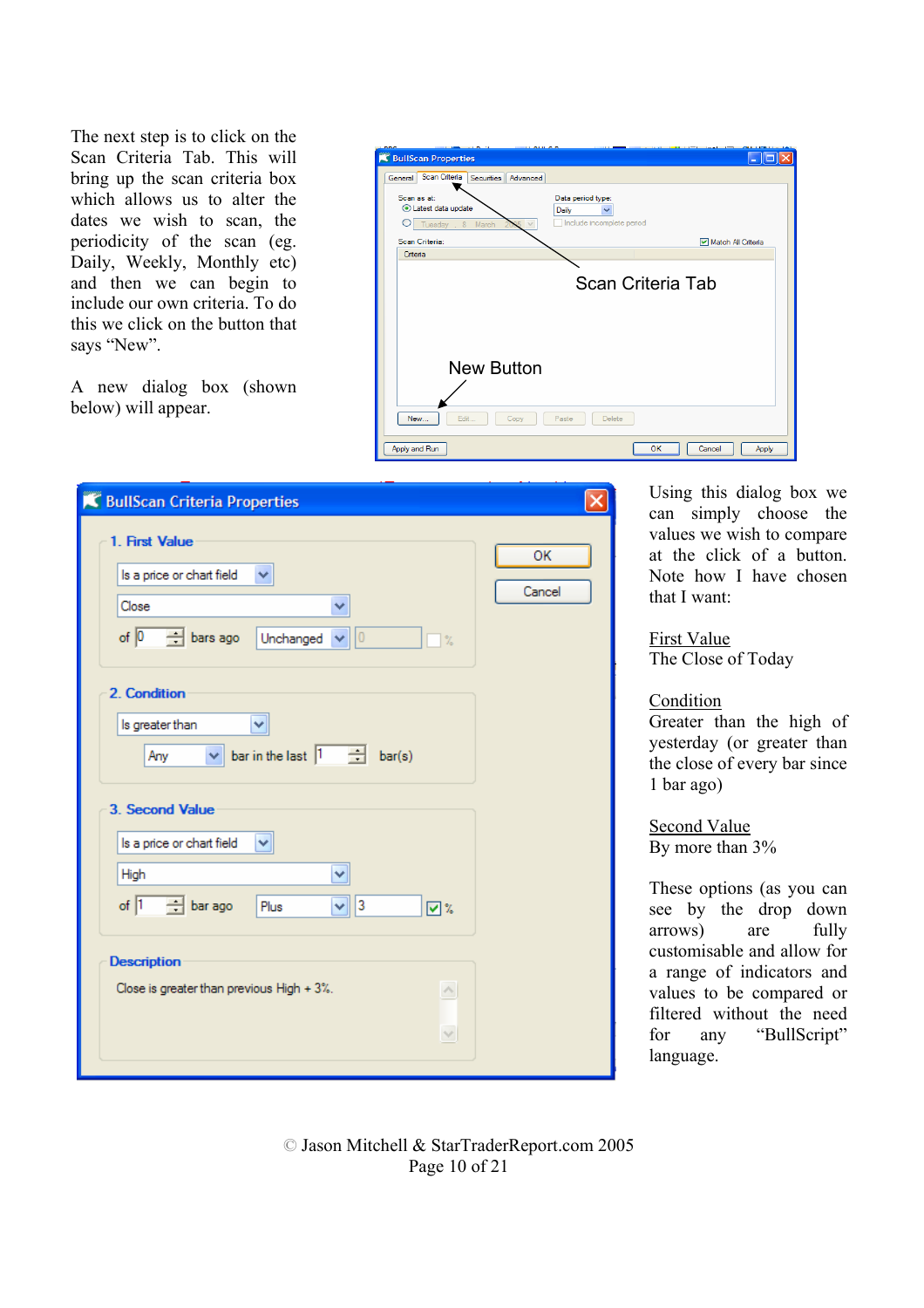Once we have chosen our first parameter simply click on OK and do the same for each condition. Once finished the dialog box shows us our criteria in simple language.

| BullScan Properties - Builder Example                                                                                                                                                          |                                                         |    |                    |
|------------------------------------------------------------------------------------------------------------------------------------------------------------------------------------------------|---------------------------------------------------------|----|--------------------|
| Scan Criteria Securities<br>General<br>Advanced                                                                                                                                                |                                                         |    |                    |
| Scan as at:<br>Latest data update<br>Tuesday , 8 March 2005 V                                                                                                                                  | Data period type:<br>Daily<br>Include incomplete period |    |                    |
| Scan Criteria:                                                                                                                                                                                 |                                                         |    | Match All Criteria |
| Criteria<br>$\Box$ Close is greater than previous High + 3%.<br>$\Box$ Close is less than previous High + 10%.<br>$\Box$ Volume (1) is greater than or equal to Volume (1) of the previous bar |                                                         |    |                    |
| Edit<br>New<br>Copy                                                                                                                                                                            | Paste<br>Delete                                         |    |                    |
| Apply and Run                                                                                                                                                                                  |                                                         | OK | Cancel<br>Apply    |

I should mention there a huge range of conditions to choose from in the drop down box which makes creating simple formulas very easy. Some of the conditions you can search for at the touch of the mouse are:

- Cross Above
- Cross Below
- Greater than, less than, Greater than or equal to, Not equal to etc.
- Is the highest it has been since / is the lowest it has been since
- Has increased / Has decreased
- Different by at least
- Is between / is not between
- Turned up / turned down

And there's more

© Jason Mitchell & StarTraderReport.com 2005 Page 11 of 21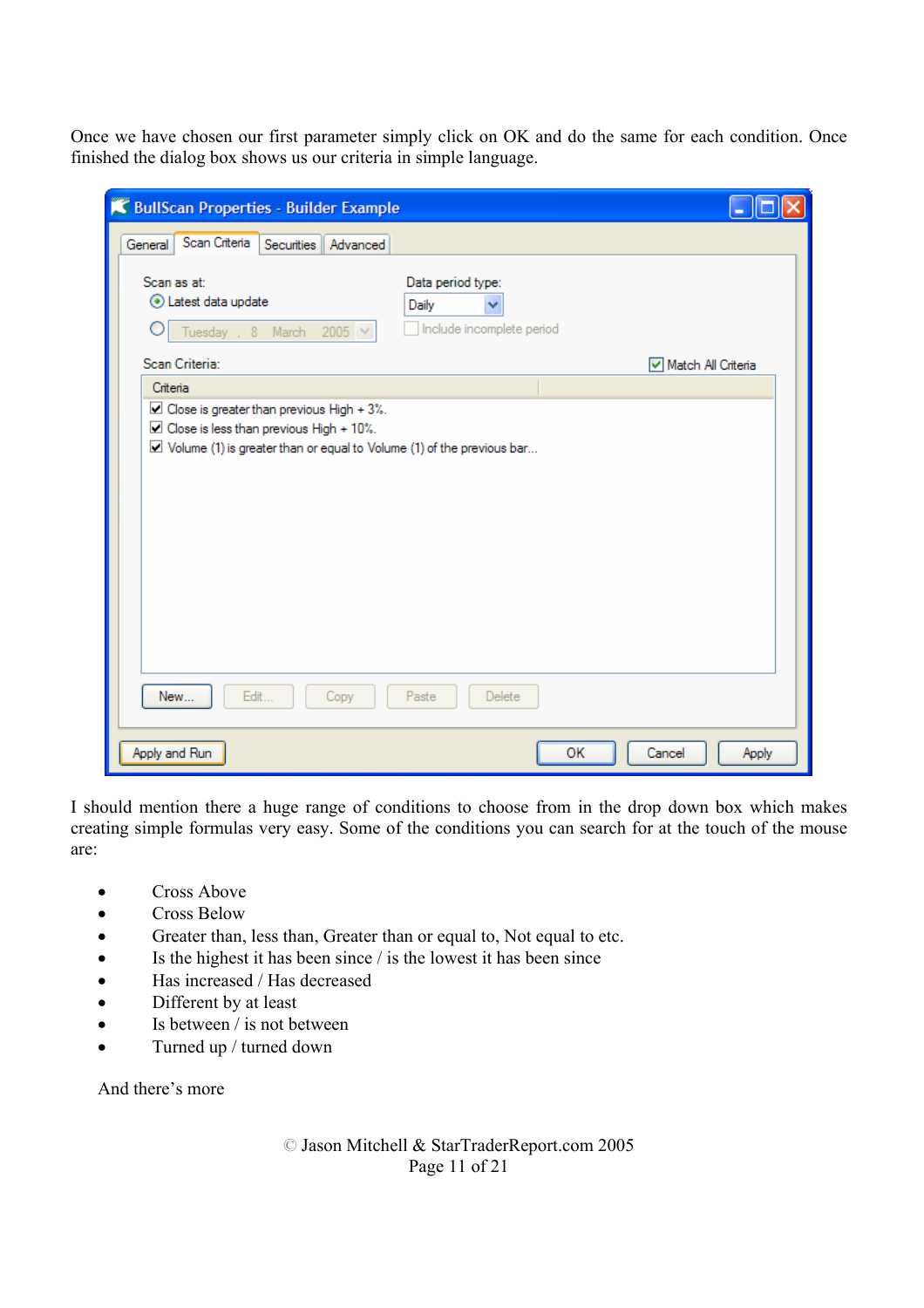From here (if we are happy with the date of the search – in the above it is at the most recent date) and happy with the periodicity then we can go to securities to choose which stocks we will scan.

The way this is set out is the same as I have shown earlier in the section on the "Securities Manager". This means at the click of the button we can add or remove whole lists or individual stocks. We could choose to run it over the ASX200, ASX300, the energy sector, the Food & Staples Retailing group or any favourites or saved folders and charts we may have. This is an easy feature to use and in the following screen shot I have singled out the 2<sup>nd</sup> Tier GICS groups of "Technology, Hardware and Equipment" and "Pharmaceuticals and Biotechnology".

| <b>K</b> BullScan Properties                                                                                                                                                                                                                                                                                                                                                                                                                                                                                                                                                                                                                               |                                                                                                                                                                                                                       |
|------------------------------------------------------------------------------------------------------------------------------------------------------------------------------------------------------------------------------------------------------------------------------------------------------------------------------------------------------------------------------------------------------------------------------------------------------------------------------------------------------------------------------------------------------------------------------------------------------------------------------------------------------------|-----------------------------------------------------------------------------------------------------------------------------------------------------------------------------------------------------------------------|
| Securities<br>General Scan Criteria<br>Advanced                                                                                                                                                                                                                                                                                                                                                                                                                                                                                                                                                                                                            |                                                                                                                                                                                                                       |
| Available Security Groups:<br><b>《予</b> Default (Ordinaries)<br><b>园 All Securities</b><br>e<br><b>E</b> composition<br>industry Groups<br>M Energy<br><b>E</b> M Materials<br><b>E</b> -M Industrials<br><b>E-M</b> Consumer Discretionary<br><b>E-M</b> Consumer Staples<br><b>E</b> M Health Care<br><b>N</b> Health Care Equipment &<br>MI Phamaceuticals & Biotec<br><b>E</b> -M Financials<br>M Information Technology<br>M Software & Services<br>M Technology Hardware & I<br><b>W</b> Semiconductors & Semico<br><b>MI</b> Telecommunication Services<br><b>M</b> Utilities<br>M Classification Pending<br>中华 Security Types<br><b>TITLE</b><br>≯ | Securities to Scan:<br>MI Technology Hardware & Equipment<br>M Phamaceuticals & Biotechnology<br>Add $\gg$<br><< Remove<br><b>TITL</b><br>≺<br>⋗<br>145 unique securities selected<br>Learn more about default groups |
| Apply and Run                                                                                                                                                                                                                                                                                                                                                                                                                                                                                                                                                                                                                                              | ОК<br>Cancel<br>Apply                                                                                                                                                                                                 |

From this point we can just choose OK to save it or Apply & Run to actually run the exploration as we have set it up. Alternatively we can go to the "Advanced" tab and add even more criteria – this time however it is in relation to the sorting of results and the number of bars loaded. These criteria may or may not need to be changed but the option is there.

You can choose to rank the scores by the conditions that we put in to the explorer or by the closing price or a number of different ways. We have chosen "score" in this example. At this stage we simply press on "Apply & Run" and the exploration will be run and sort the stocks as we have selected.

> © Jason Mitchell & StarTraderReport.com 2005 Page 12 of 21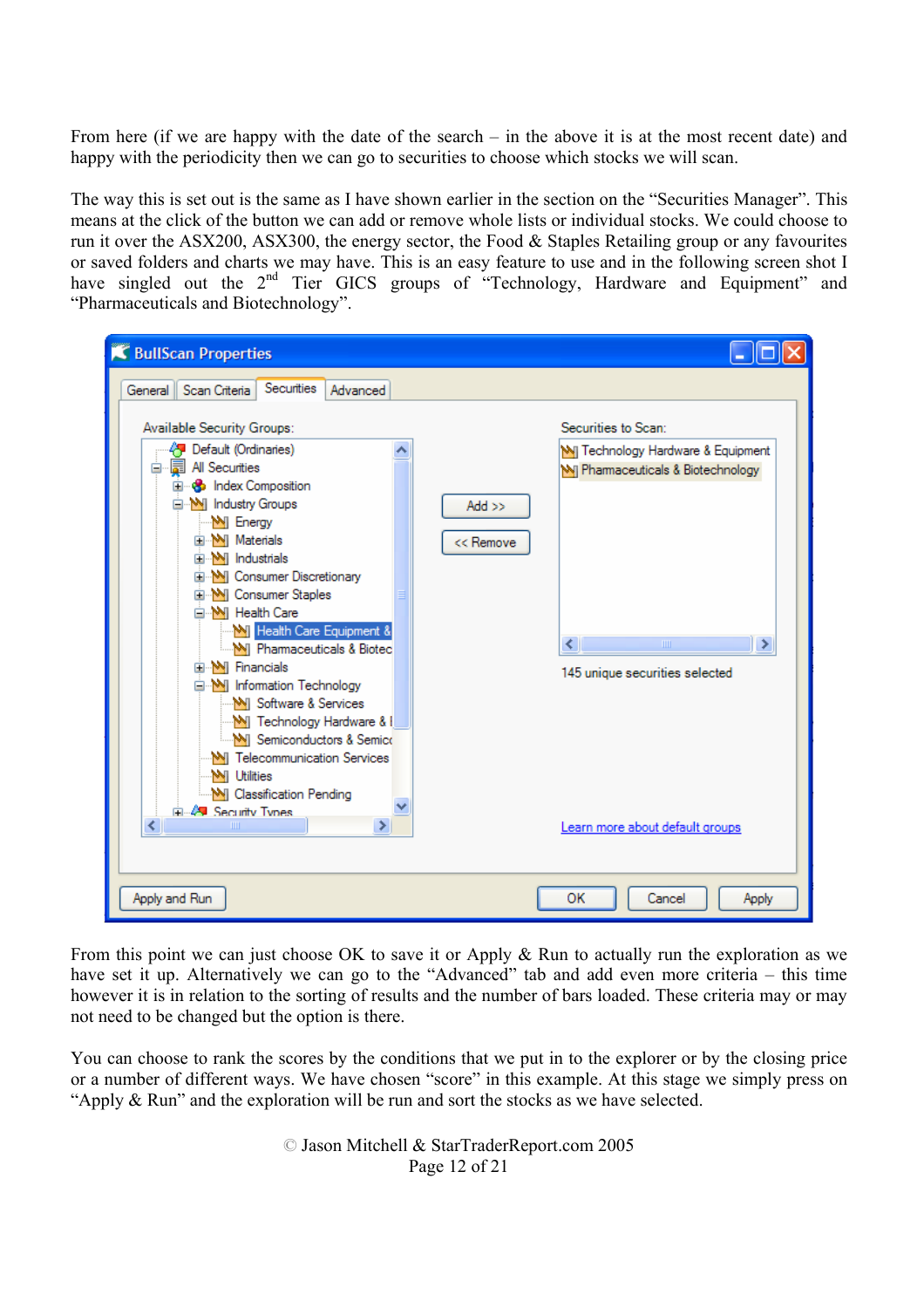The stocks that it finds are listed in the window and we can now rank these stocks by each column or by the symbol etc.

By double clicking on the entry the chart will be opened and the date of the scan will be shown by a small line on the chart (see following)





Of course if you like to be able to write your own formulas (copy Metastock explorations etc) and include things that are too complex for the helpful Indicator Manager then you can use "BullScript" to code Scans.

See the section further in the review on BullScript for more information on this.

Whether you want to use the pre-designed explorations as covered by Authors in their books or create your own BullCharts does offer an excellent set of options.

> © Jason Mitchell & StarTraderReport.com 2005 Page 13 of 21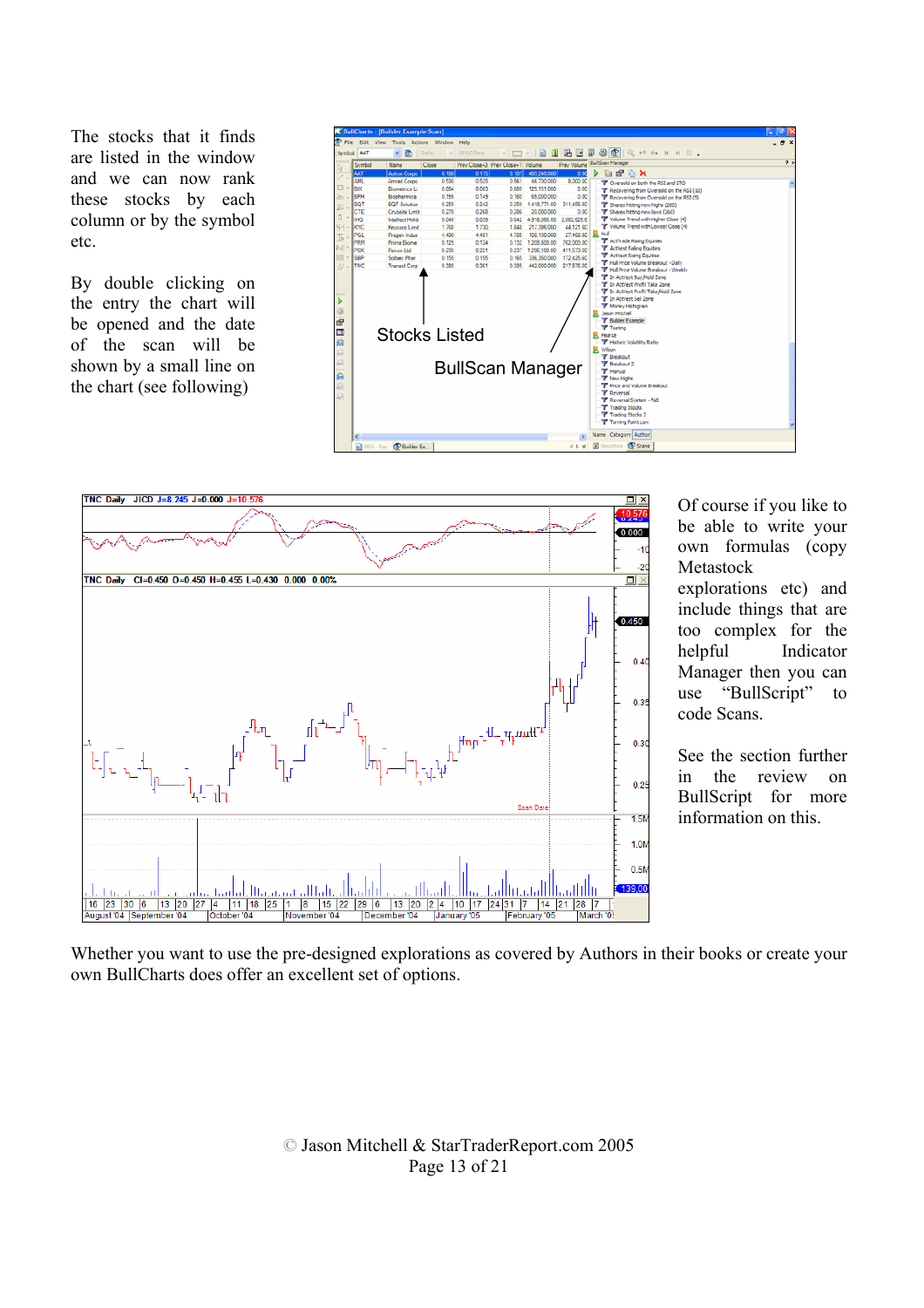# **Working with Templates**

Just as Metastock has the function to use and create templates on our charts BullCharts also offers this option. Simply set up any chart the way you would like your template to be created, therefore place indicators in appropriate areas with the your preferred colours and then choose "Save as Template".

You will now be able to set up any chart with this layout quickly and easily.

#### **The Percentage Ruler – another Handy Tool**

How often have you taken out the calculator or punched some numbers in to a spreadsheet to calculate how far two points are away from each other – either in value or in percentage terms. In Metastock I am required to grab the mouse and click on each date I wish to compare, and then use each value to work out the difference.

A simple tool in this program allows you to grab the mouse click on the first point, drag the mouse to the point you wish to compare and the value is automatically calculated. I have shown this in the percentage terms. This can be a useful tool for projection of targets based on the percentage rule. The diagram shows I have calculated a 41.89% movement.



© Jason Mitchell & StarTraderReport.com 2005 Page 14 of 21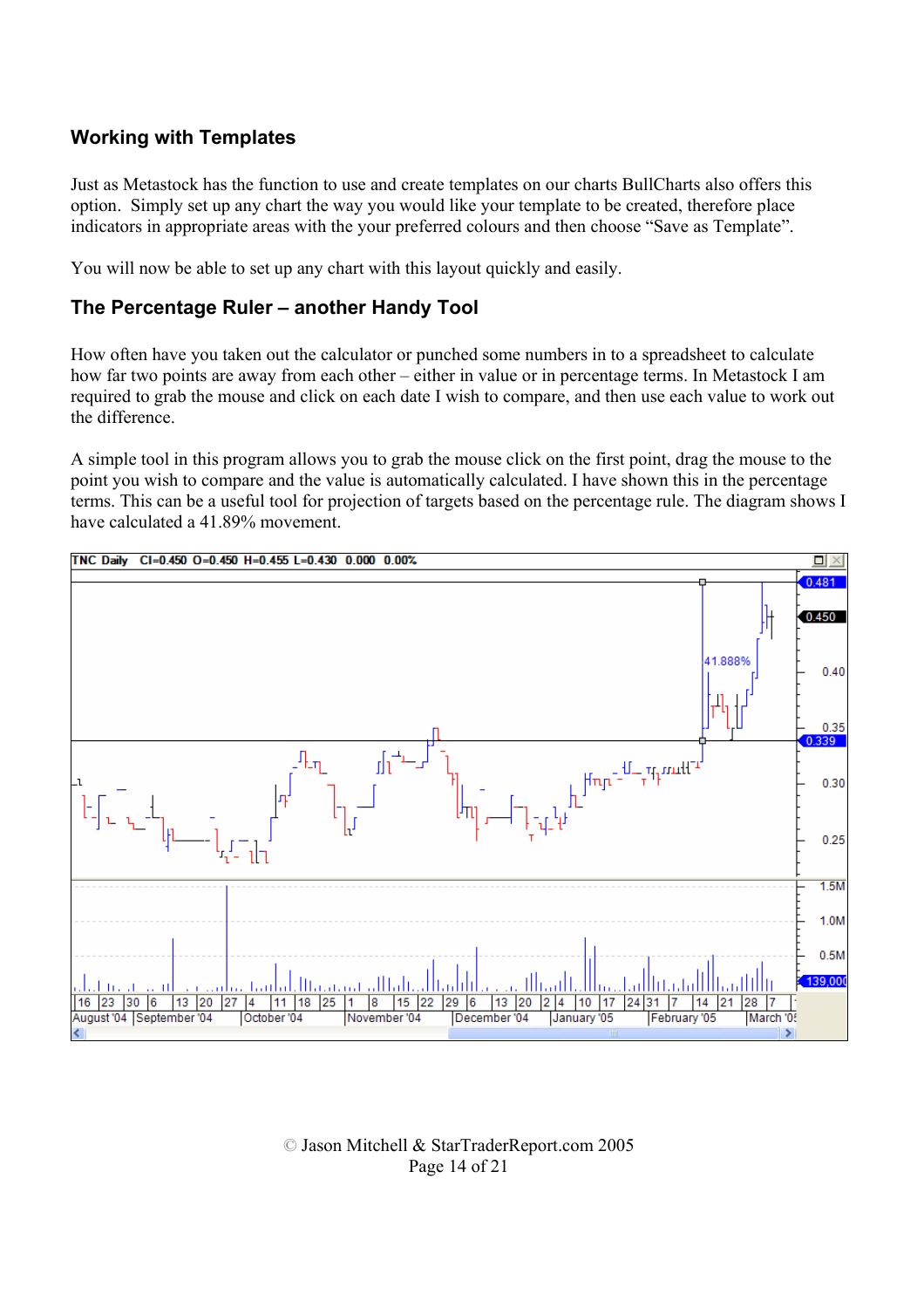# **Intraday and End of Day Charting On One Programme.**

The benefit of being able to use all these tools on intraday and end of day data (and choose a range of time frames to display the live data on) in the one package is a huge benefit of this program and allows users of all levels to find use or grow in to the program. Obviously the live data feed needs to be payed for but we can use all our favourite indicators and tools on 1 minute, 5 minute, 30 minute bars or candles etc.

The way the data is handled makes it easy to use. Accessing and changing charts when the live data is displayed is no different to choosing a different end of day chart.

# **Access to Market Depth, News & Fundamental Data for Live Data Clients.**

The program is set up to allow users to choose and access a range of information on the stock that is being displayed including fundamental information, market depth, upcoming dividends, company reports, news articles and a range of data to help traders in their decisions.

Just because it is there does not mean we need to use it, but some of these features are a handy tool when making decisions about buying and selling.

### **Tradesim Compatibility - NEW.**

Recently this product has become compatible with Tradesim – our preferred Trading Simulator and Back testing software. This new compatibility has been a powerful addition to the program and has been the final touch we were looking for in the program to make it fully compatible with our trading.

#### **BullScript Language**

For those who like the ability to write their own formulas for indicators, BullCharts offers their own formula language known as "BullScript". This offers people a simple to use but powerful programming language that is somewhat similar to Metastock. The similarities make BullCharts easy to transition to but there are some differences. Generally speaking I found "BullScript" quite easy to use.

To create a new indicator, simply open the indicator builder and click on "New"

| <b>K</b> Indicator                                                                                                                                                              |                                                                                                                              |
|---------------------------------------------------------------------------------------------------------------------------------------------------------------------------------|------------------------------------------------------------------------------------------------------------------------------|
| Builder<br>Insert<br>Select Indicator:<br>Candle Strength Index<br>Candle Pattems<br>Candle Strength Index<br>CandleCode<br>Ergodic Candlestick Oscillator<br>Candlesticks<br>v | Edit<br>New<br><b>Delete</b><br>Copy<br>Show in favorites and toolbar<br>Toolbar Abbreviation: CSI<br><b>Toolbar Colour:</b> |
|                                                                                                                                                                                 |                                                                                                                              |
|                                                                                                                                                                                 | OК                                                                                                                           |

© Jason Mitchell & StarTraderReport.com 2005 Page 15 of 21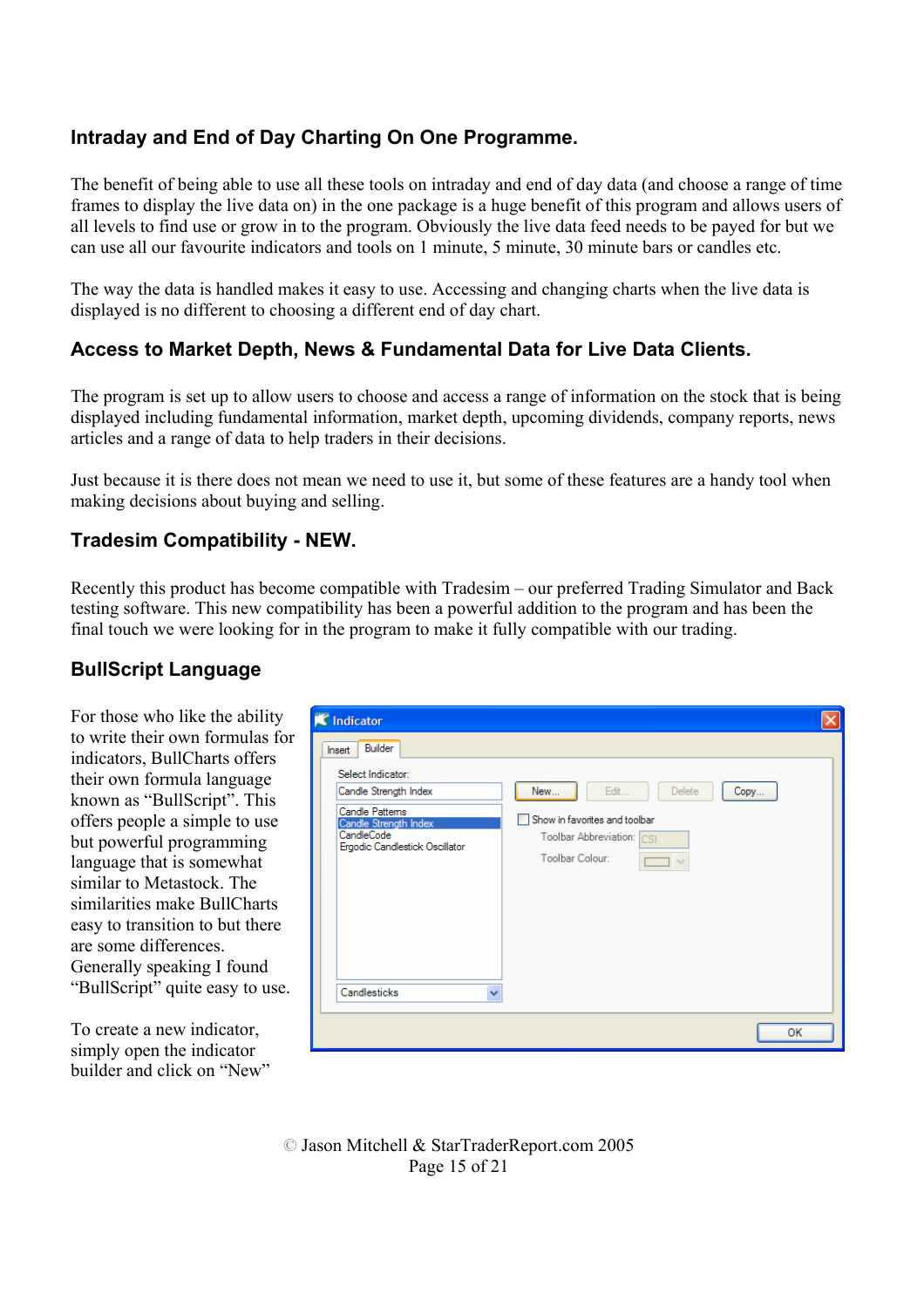The "BullScript" helper for anyone unfamiliar with the programming Language is also very helpful. When you click new the following dialog box will appear. From here click on "Show Script Helper" and the "helper" is displayed making it easier to code items.

This is similar but a little different to the Metastock version. Some will find it easier to use, I felt that while it took a little getting used to (years of Metastock) generally speaking the formulas were easy to write.

Basically the helper allows you to insert pieces of coding by choosing what you want from a list. These are somewhat explained but do make the "Indicator Builder" very easy to use even with little or no knowledge of BullScript or Metastock language.

| Script Helper                                                               | н                                                                                             |
|-----------------------------------------------------------------------------|-----------------------------------------------------------------------------------------------|
| Formula Name:<br>PDI - MDI                                                  | Help                                                                                          |
| $V1:=PDI(14) - MDI(14);$<br>$V2 := ma (v1, 5, e);$<br>v2                    |                                                                                               |
| ÷<br>AND OR<br><b>NOT</b>                                                   | <b>VALUE</b><br>$\Leftarrow$<br>Ξ<br>Þ<br>≺<br>$>=$<br>◇<br>TRADES<br>ö<br>Ĥ<br>ċ<br>ŌI.<br>÷ |
| Category:<br><b>AI</b><br><b>Bands</b><br>Ë                                 | Functions:<br>Show descriptive names<br>ad<br>Adaptive Moving Average                         |
| Candlesticks<br>Candlesticks - Bearish<br>Candlesticks - Bullish<br>General | adx<br>adxr<br>alert<br>.                                                                     |
| Usage:<br>Hover mouse over<br>button for description.                       | Add                                                                                           |
| Show script helper                                                          | ОΚ<br>Cancel<br>Check                                                                         |

You can see that I have put a simple formula almost identical to Metastock – this is somewhat useful but is mainly just shown as an example formula. One of the best features is the "Check" button. This allows users to check their formula's as they go and often errors are fixed. I entered this formula in Metastock format and then pressed the check button. It checked the document and then altered any problems for me.

This brings me to one of the most useful features of this builder. As there are already many Metastock indicator formula's the Indicator Builder's check feature allows many of these (or most of the ones I have tried) to be used by BullCharts. Just simply put the formula in the box as a Metastock formula and then press check. The check button will go through and check whether it is a valid "BullScript" formula and if not will ask if you want it to automatically correct it. Press yes and the formula is corrected and becomes a BullCharts formula. Done. This makes transferring indicators from Metastock to BullCharts quick and easy and allows BullCharts users to make use of the information available for some of the other charting programs.

In using the scripting it was easy to use and the indicator helper tended to help me out of any situations where I started to fumble with the new language. This really is a well thought out indicator builder that brings the power of Metastock to an interface that is even easier to use and understand.

The best section for newcomers to building indicators is the help menu contained in the builder. This has a whole instruction guide on "BullScript" which can be printed out and will help to get you started with

© Jason Mitchell & StarTraderReport.com 2005

Page 16 of 21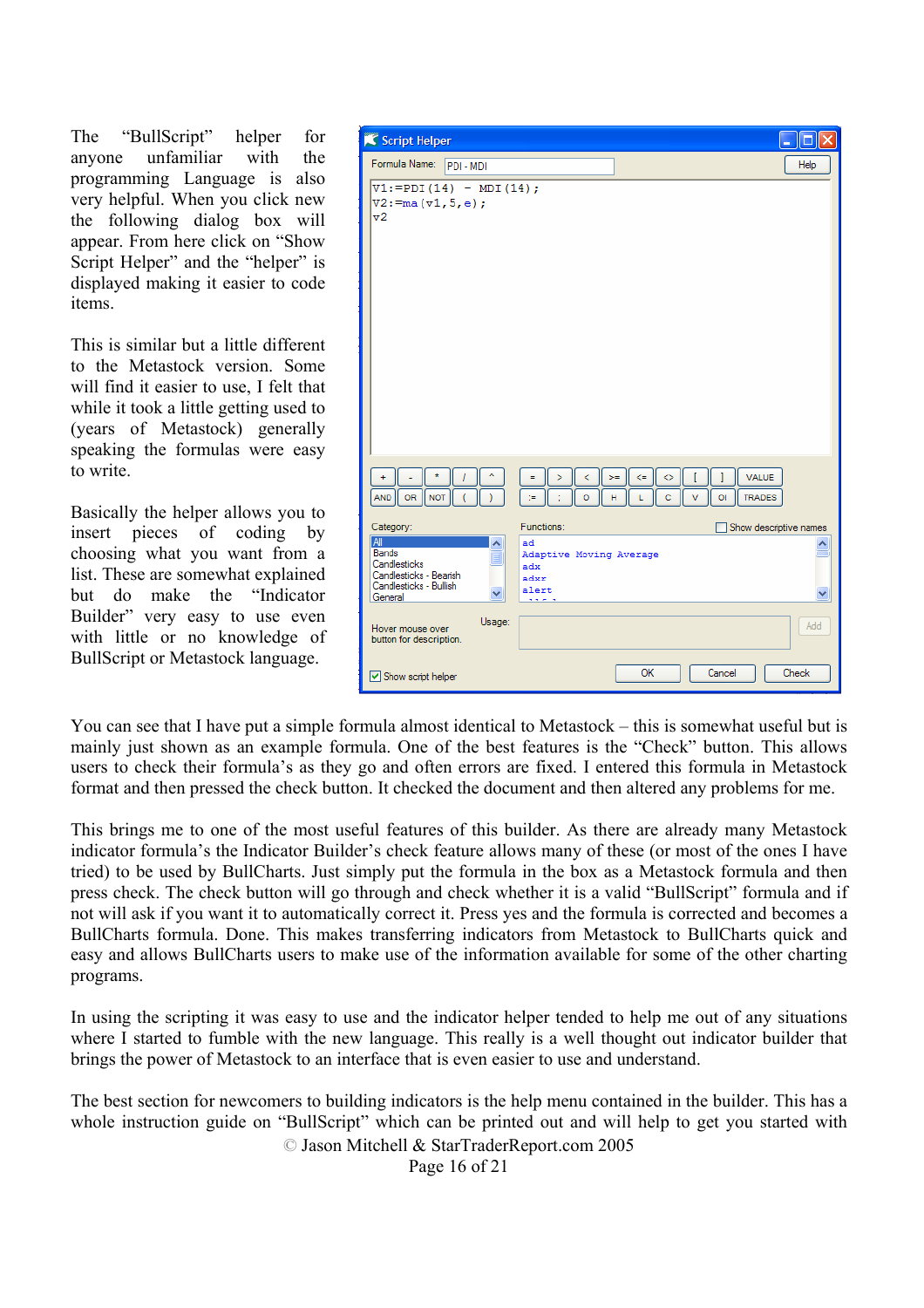"BullScript" and beyond. This help section is easy to read and follow and reasonably comprehensive. Beginners especially will love it.

#### **BullScript In Scans**

BullScript can now also be used to write formulas for the BullScan feature bringing even more power to this easy to use program. In fact the way this is set up is so similar to Metastock that I am a bit amazed. In fact it would seem to be even better than Metastock for a few reasons.



The picture to the right shows how easy it is to access the BullScript Scan.

| Once opened the feature<br>appears very similar to              | <b>K BullScan Properties - Wilson Volatility Break Out Weekly</b> |                                                       |  |  |
|-----------------------------------------------------------------|-------------------------------------------------------------------|-------------------------------------------------------|--|--|
| Metastock and allows us<br>to conduct the same                  | <b>BullScript</b><br>Securities<br>General<br>Advanced            |                                                       |  |  |
| explorations and more.                                          | Scan as at:<br>Latest data update                                 | Data period type:<br>Weekly                           |  |  |
| We can see that the<br>columns that are used in                 | Wednesday, 27<br>2005 $\vee$<br>April                             | v<br>Include incomplete period<br>Use rolling periods |  |  |
| Metastock are available<br>here in BullCharts. The              | Script entire scan<br>Script each column separately               |                                                       |  |  |
| benefit here is we can<br>add and remove columns                | Column A<br>Column B<br>Column C<br>Column D                      | Column E<br>Column <sub>F</sub><br>Filter             |  |  |
| in the search to expand<br>the application of the<br>Scan tool. | Name:                                                             |                                                       |  |  |
| There are also some<br>extra options for dealing                | Decimals:<br>13<br>÷                                              |                                                       |  |  |
| with Data and the format<br>in which it will be<br>explored.    | Check<br>Helper                                                   | Add Column<br>Remove                                  |  |  |
| Of course the checker is<br>included to help with the           | Apply and Run                                                     | OΚ<br>Cancel<br><b>Apply</b>                          |  |  |

included to help with the writing of Scans with "BullScript".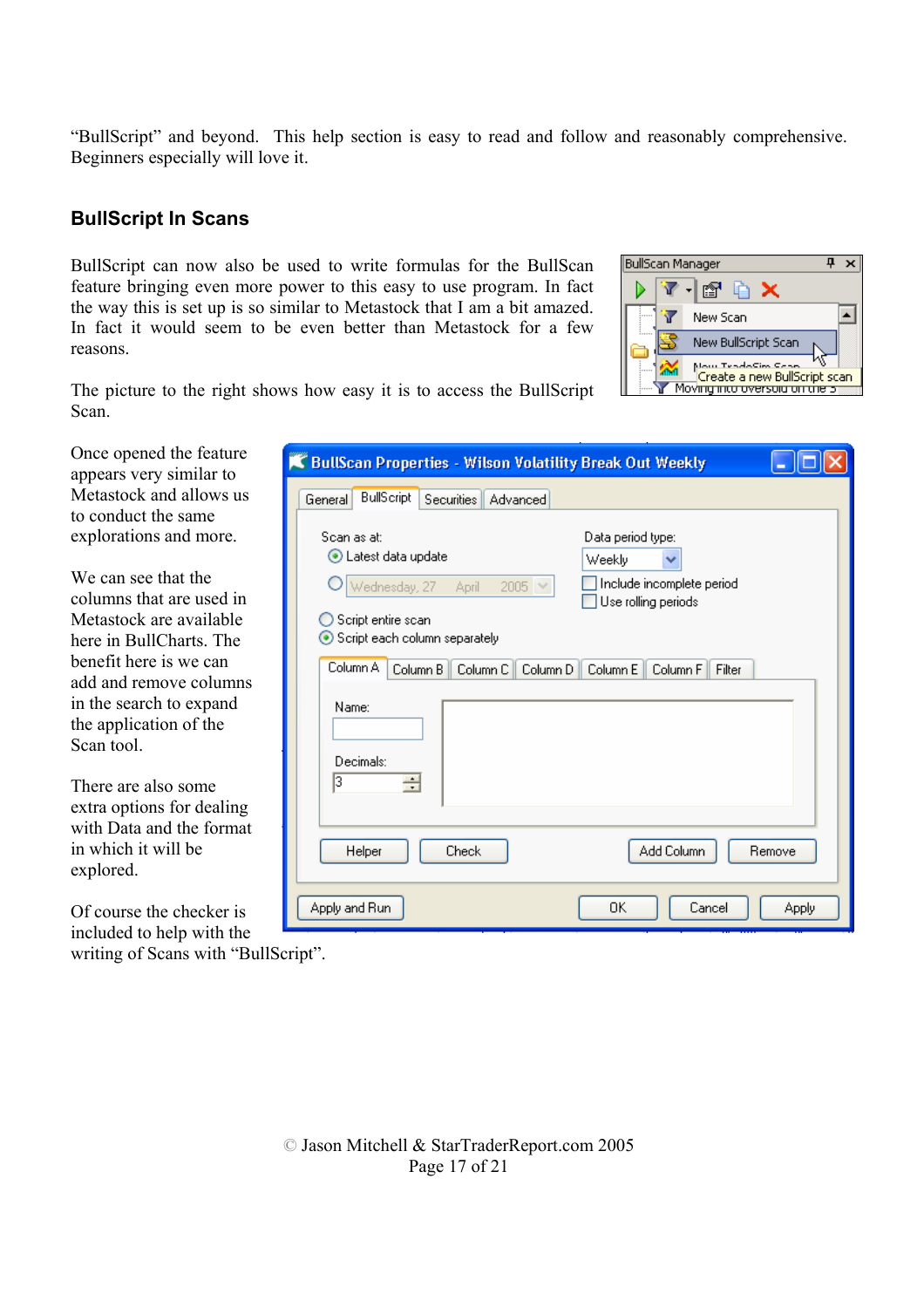#### **The BullCharts Ribbon Feature.**

I tend to use the Metastocks expert feature occasionally and while I do not think it is necessary for successful trading it can be a handy tool and a time saver as we flick through charts. The BullCharts program has a similar feature to the expert which are called "Ribbons".

One of the handy features of the **BullCharts** Program is that the methods of many of the well known Australian authors and publishers are included and this carries on to this Ribbon feature. The following screen shot shows<br>some of the some of the "Ribbons" that are available in BullCharts.

| $\mathbb K$ Indicator                                                                                                                                                                                                                                                                                                                                                                                                                                                                |                                      |
|--------------------------------------------------------------------------------------------------------------------------------------------------------------------------------------------------------------------------------------------------------------------------------------------------------------------------------------------------------------------------------------------------------------------------------------------------------------------------------------|--------------------------------------|
| Insert<br>Builder<br>Select Indicator:<br>Guppy GMMA - Ribbon<br>Guppy GMMA - Ribbon<br>Guppy MMACD - Ribbon<br>Hull ActTrade Range+ Ribbon<br>Hull ActTrade ROAR Ribbon<br>Hull ActVest Range- Ribbon<br>Hull ActVest Range+ Ribbon<br>Hull ActVest ROAD Ribbon<br>Hull ActVest ROAR Ribbon<br>Impulse Ribbon<br>JB Volatility Profit Taker Ribbon<br><b>MACD Ribbon</b><br>Moving Average - Ribbon<br>Stage Analysis<br>Trend Trigger Factor Ribbon<br>All Ribbons<br>$\checkmark$ | Trend Trading, Daryl Guppy, p221-224 |
| Defaults                                                                                                                                                                                                                                                                                                                                                                                                                                                                             | Finish<br>Cancel<br>Next             |

There is a bit of difference between the way this feature is displayed to the Metastock expert's and there are less options at this stage – although I imagine BullCharts will catch up pretty quickly. The following chart shows how the display appears in BullCharts.



© Jason Mitchell & StarTraderReport.com 2005 Page 18 of 21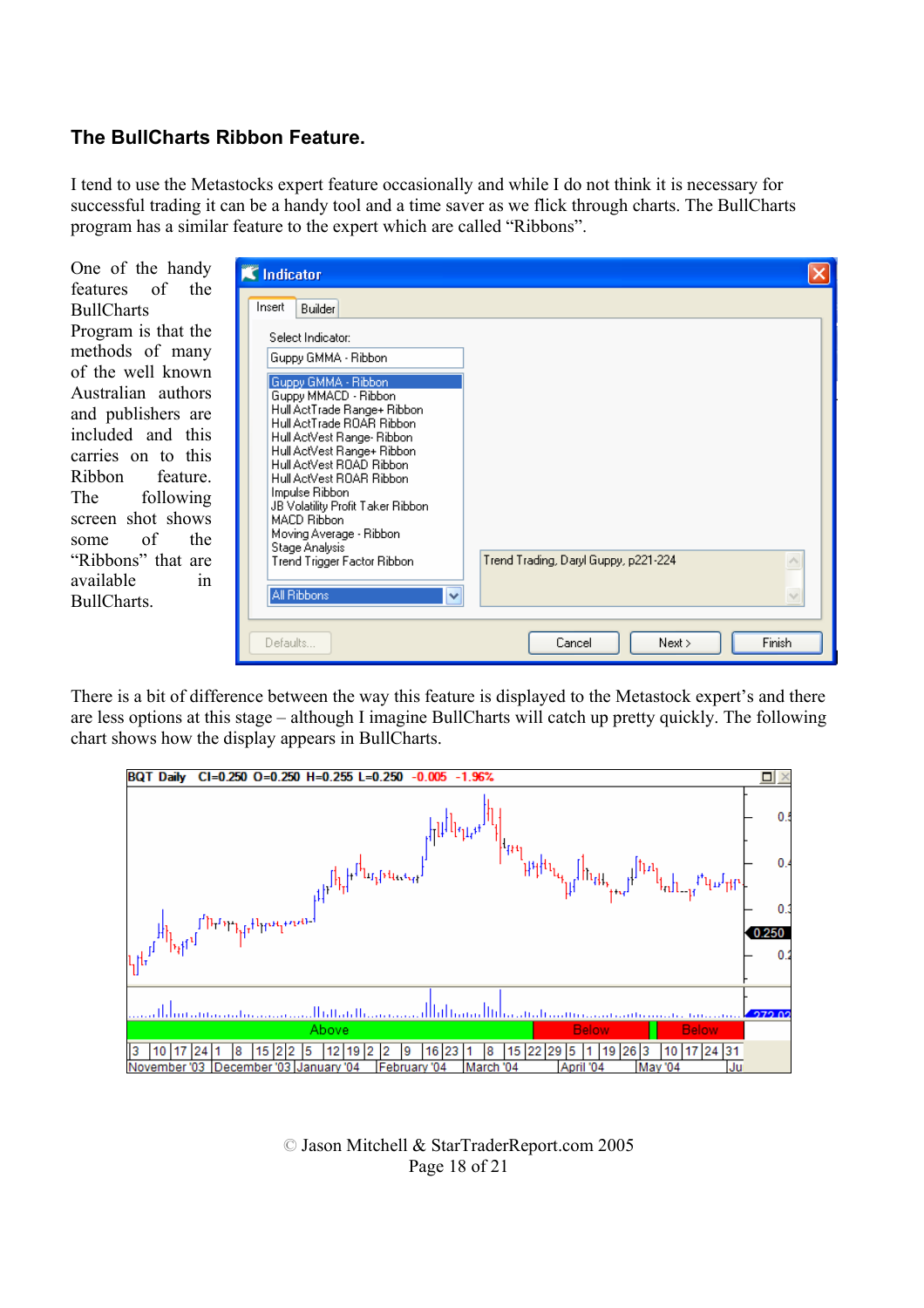In the above chart I have shown the "Guppy GMMA – Ribbon" and used my preferred colours of Red and Green. The colours and the way this is displayed is fully customisable. Basically the Green ribbon shows the areas where the Guppy MMA has the short term group above the long term group. Using these Ribbons can help us to see the situations of certain indicators or systems quite easily.

One advantage of BullCharts over Metastock is that there can be more than one Ribbon placed on the chart as the following illustrates. This chart as the Guppy MMA ribbon but also has the Trend Trigger Factor Ribbon shown as well. I have chosen to show the Trend Trigger Factor in the bottom window as a ribbon and in the price chart as a background. This shows the different methods that can be used with the Ribbon feature.



 The only drawback to the Ribbon as opposed to Metastock's Expert Feature is that Alerts and Commentaries are not yet available and the Bars/Candles themselves are not coloured by the expert. I would imagine that at some stage this feature will be included but either way they are not needed in order to trade profitably. As a long time Metastock user I have become accustomed to some of it's features over time.

#### **Easy to Use Tradesim Interface**



When I first heard about the compatibility of Tradesim and BullCharts I was somewhat concerned about the capability that would be afforded after hearing that there was an easy to use interface – but I was wrong. BullCharts has succeeded in making the Tradesim program even easier to use with the interface and allows traders to concentrate on trading and not programming. Of course the power of "BullScript" is still available however we do not need to use the scripting language if we are not comfortable with it.

© Jason Mitchell & StarTraderReport.com 2005 Page 19 of 21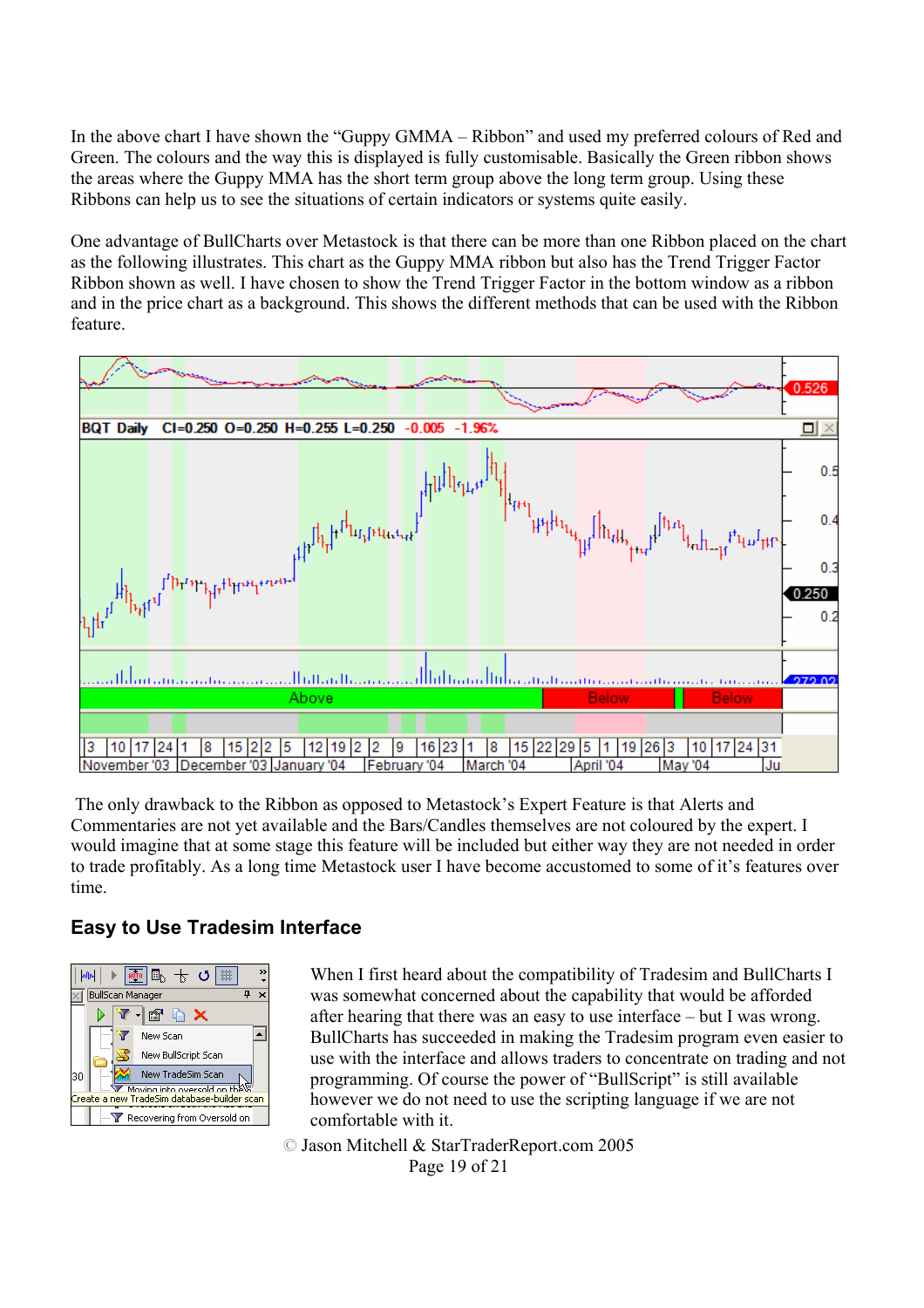The following diagram shows the BullCharts /Tradesim interface.

| <b>K</b> Trade System Editor                                                                                     |                    |  |
|------------------------------------------------------------------------------------------------------------------|--------------------|--|
| Entry<br>Exit<br>Stops<br>General                                                                                |                    |  |
| <b>Entry Condition:</b><br>⊙ Criteria List<br><b>BullScript</b><br>$\left( \begin{array}{c} \end{array} \right)$ | Match All Criteria |  |
| Criteria                                                                                                         |                    |  |
| ☑ MACD (12, 26, 9) MACD crosses above MACD (12, 26, 9) Signal.                                                   |                    |  |
| New<br>Edit<br>Copy<br>Paste                                                                                     | Delete             |  |
| <b>Entry Price:</b>                                                                                              |                    |  |
| Open                                                                                                             |                    |  |
| Delay entry by one bar                                                                                           |                    |  |
| <b>Trade Pyramiding</b><br>Enable Trade Pyramids                                                                 |                    |  |
| Pyramid when:<br>Entry Trigger found                                                                             |                    |  |
| Dollar threshold:<br>$\Box$<br>as measured by Exit Price                                                         |                    |  |
| Max pyramid height:<br>100                                                                                       |                    |  |
|                                                                                                                  | Cancel<br>OΚ       |  |

This interface is a huge advantage over Metastock. In Metastock we have to tell Tradesim exactly what we want it to do with coding which is a laborious process. In BullCharts each part of the system is nicely separated so that we can code our entry, exit and initial stop methods individually and have the computer join it up as a system for us. This allows for changing of testing parameters much more quickly and easily.

The second huge advantage of the interface was that with Metastock we have to know how to write the coding. In BullCharts if we only want to test the common tools and create systems from these common tools then we can use the step by step guide as shown in the "BullScan" Manager.

# **Continual Development**

One thing I am very impressed with is the speed with which BullCharts updates there program to include the latest tools and features and incorporate general improvements. I sent BullCharts some information on my thoughts including some details on things I did not like about the program. Every issue I had mentioned to them had been addressed. When I was given details as to how the issue had been addressed in the latest versions I was pleasantly surprised by the fact that these were usually improvements on what I had expected. An example of this is the Tradesim interface I mention above. I expected something simple that allowed "Bullscript" only. Instead the interface also makes use of their easy to follow Scan builder and as such offers a better solution than other charting programs.

> © Jason Mitchell & StarTraderReport.com 2005 Page 20 of 21